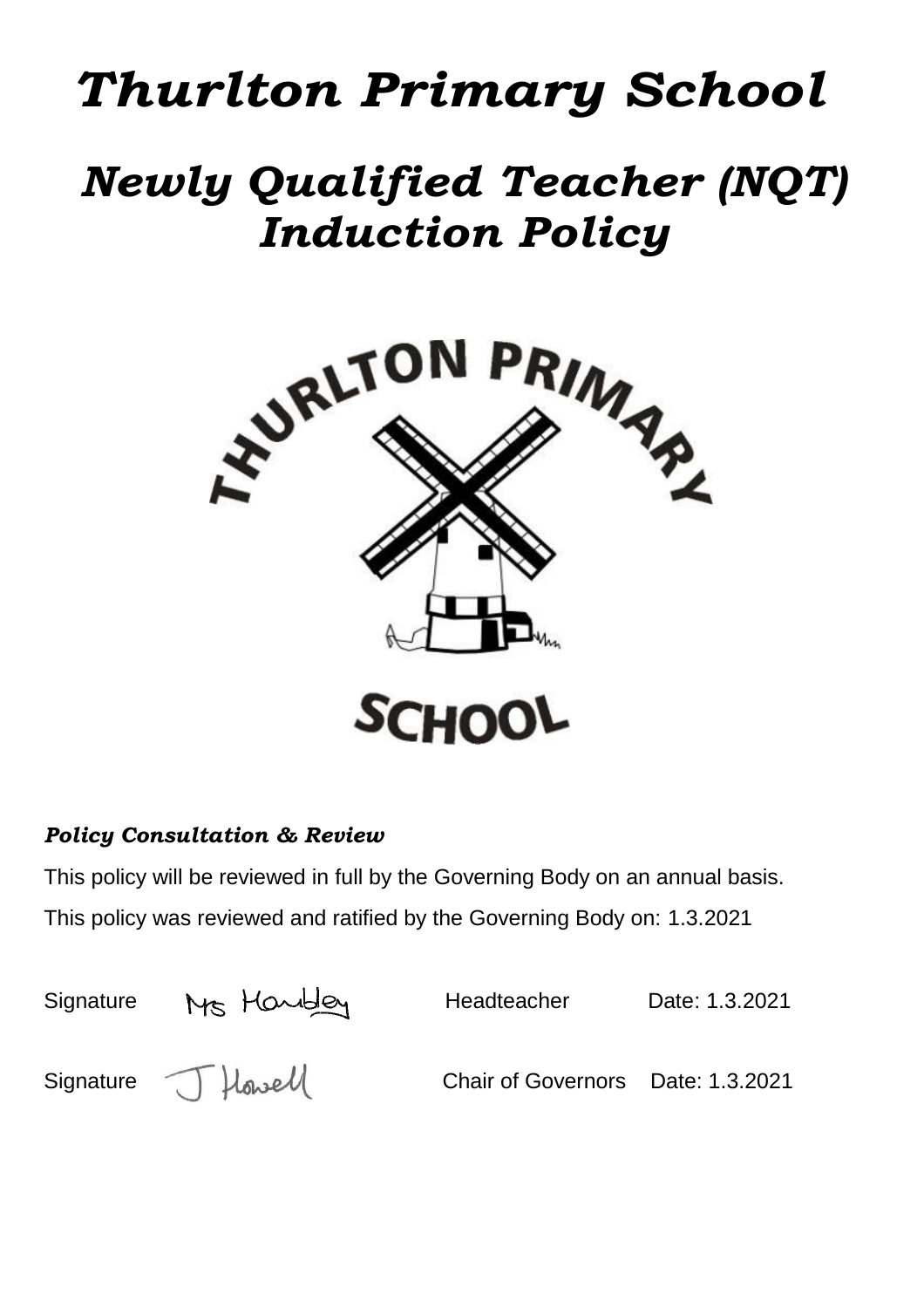The first year of teaching is not only very demanding but also of critical significance in the professional development of a new teacher. It is vital new teachers get a good start to their early teaching careers through appropriate transitional support. The school's induction process is aimed at ensuring a smooth transition from training into the teaching profession ensuring that the appropriate guidance, support and training (to include the development of skills, knowledge, expectations and observation) are provided through a structured but flexible individual programme. This programme will enable an NQT to form a secure foundation upon which a successful teaching career, fulfilling their professional duties, can be built.

## *AIMS*

The school's induction process has been designed to meet statutory requirements and make a significant contribution to both the professional and personal development of NQTs, providing support which should enable them to develop competence in the Teachers' Standards and make a valuable contribution to the school. Specifically, the school will:

- provide support to meet the generic needs of all NQTs and specific needs of individual NQTs
- provide individualised support through high quality mentoring
- provide NQTs with examples of good classroom practice
- help NQTs form productive relationships with all members of the school community and stakeholders encourage reflection on their own and observed practice
- provide opportunities to recognise and celebrate success
- act quickly to help NQTs address any areas of concern
- provide a foundation for longer-term professional development
- ensure a smooth transition to prepare to help NQTs meet all the teacher standards at an appropriate level

The whole staff will be kept informed of the school induction policy and encouraged to participate, wherever possible, in its implementation and development. This policy reflects a structured whole school approach to teacher induction and recognises that the quality and commitment of the people who supervise the induction is a crucial factor in its continued success.

#### *THE INDUCTION PROGRAMME*

For a full-time NQT, the induction programme will typically last for a single academic year. Part-time NQTs will serve a full-time equivalent. The programme is quality assured by Norfolk Children's Services, our *appropriate body*.

## *ENTITLEMENT FOR INDUCTION*

The induction programme ensures that new teachers are provided with the support and monitoring to help them fulfil their professional duties and meet the requirements for satisfactory completion of Induction. It builds on their knowledge, skills and achievements in relation to the Teachers' Standards as achieved during training. Each NQT will have access to an induction programme that will commence upon appointment and be reviewed after one year in post.

- Where possible structured visits to the school prior to taking up appointment will be provided, with time to discuss developments needed and how they will be assisted in making these.
- Meet with their Induction Tutor and their Mentor in the first week of taking up appointment in school to develop an action plan which meets their needs from the end of ITT and the start of the induction year. The plan will link to the teacher standards.
- Be provided with the necessary employment tasks, experience and support to enable them to demonstrate satisfactory performance against the relevant standards throughout and by the end of the induction period
- Have a reduced timetable to allow them to undertake activities in their induction programme, with no more than 90% of the timetable of our existing teachers on the main pay range
- Have regular meetings with subject coordinators, SENCo etc.to support their teaching
- Regularly teach the same class or classes
- Take part in similar planning, teaching and assessment processes to other teachers working in similar posts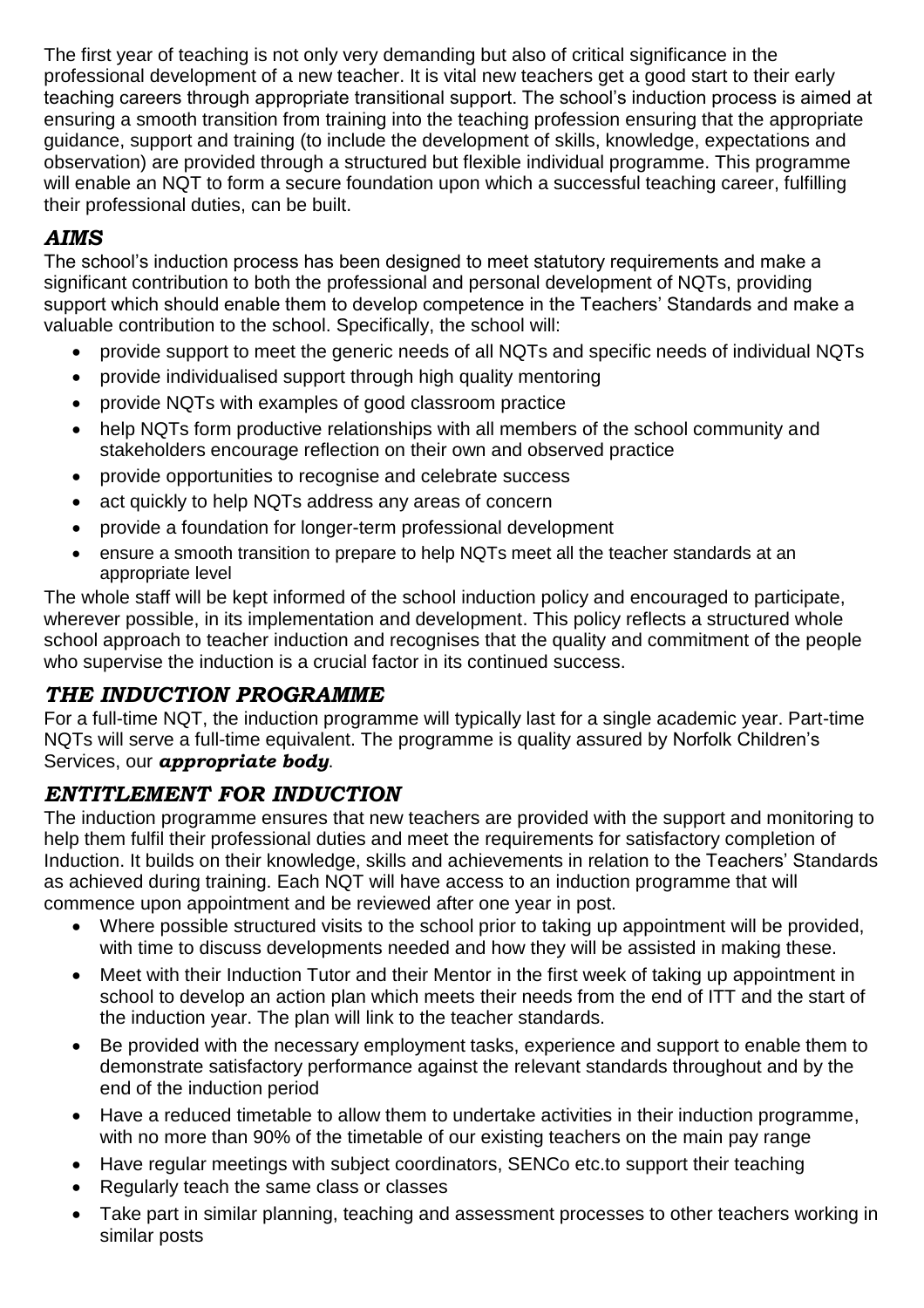- Not be given additional non-teaching responsibilities without appropriate preparation and support
- Not have unreasonable demands made upon them
- Not normally teach outside the age range and/or subjects they have been employed to teach
- Not be presented with unreasonably demanding pupil discipline problems on a day-to-day basis
- Confronting of any areas of practice or behaviour that may prevent the NQT meeting the Teachers' Standards in a timely, honest and professional manner

### *SUPPORT FOR NQTS*

We support our NQTs with:

- Their own designated Induction Tutor, who will provide day-to-day monitoring and support and co-ordinate their assessments
- Observations of their teaching at regular intervals and follow-up discussions with prompt and constructive feedback
- Regular professional reviews of their progress, to take place on at least a monthly basis, at which we will review their objectives and revise them in relation to the relevant standards and their current needs and strengths
- Chances to observe experienced teachers, either within the school or at another school with effective practice

## *ASSESSMENTS OF NQT PERFORMANCE*

The assessment of NQTs will be rigorous and objective. Both formative assessment (lesson observation and target setting) and summative assessment (termly induction reports) will be used. Assessment will draw on views from all teachers who have a part in the NQT's development in order to gain a reliable overall view. Assessment will draw on evidence from planning, work produced by pupils, progress data and relationships with staff, pupils and Parents/Carers as well as formal observations of teaching.

Formal assessment meetings will take place on a termly basis.

These meetings will be informed by clear and transparent evidence gathered during the preceding assessment period and drawn from the NQT's work as a teacher and from their induction programme. Copies of the evidence relied on will be provided to the NQT and the appropriate body. After these meetings, formal assessment reports will be completed that clearly show how the NQT is performing against the relevant standards.

At the end of the programme, NQTs will take part in a final formal assessment meeting. The outcomes of this meeting will be used by the Headteacher to decide whether the NQT's performance is satisfactory against the relevant standards. The decision will be written up in a final assessment form. The NQT can add their own comments to this final form.

The form will then be sent to the appropriate body, who will make the final decision on whether the NQT has passed their induction period.

## *AT-RISK PROCEDURES*

If it becomes clear the NQT is not making sufficient progress, additional monitoring and support measures will be put in place immediately, meaning:

- Areas in which improvement is needed are identified
- Appropriate objectives are set to guide the NQT towards satisfactory performance
- An effective support programme is put in place to help the NQT improve their performance

If there are still concerns about the NQT's progress at their next formal assessment, so long as it is not the final assessment, the Headteacher will discuss this with the NQT, updating objectives as necessary and giving details of the improvement plan for the next assessment period.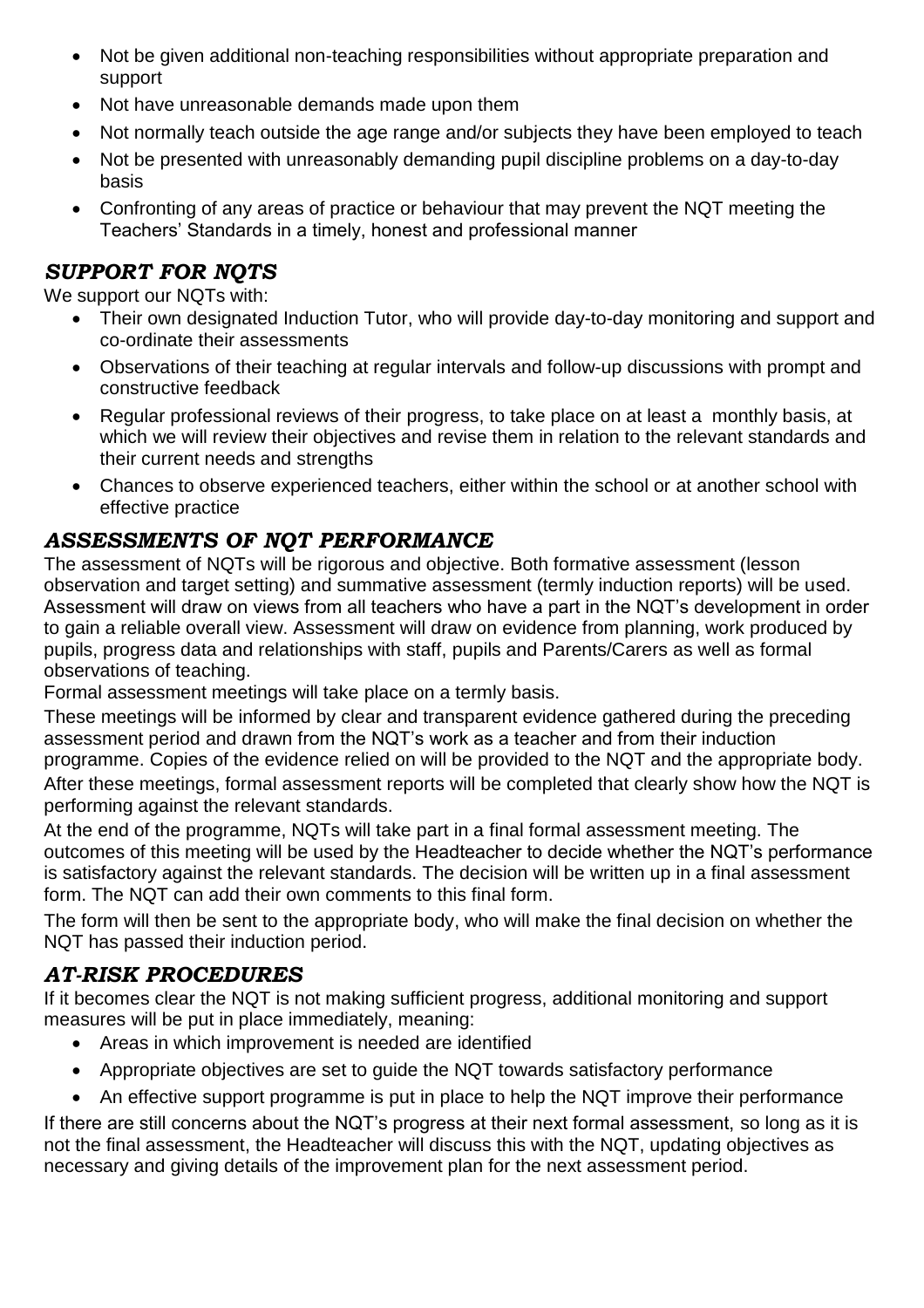## *ROLES AND RESPONSIBILITIES*

#### *ROLE OF THE NQT*

The NQT will:

- Provide evidence that they have QTS and are eligible to start induction
- Meet with their Induction Tutor at the start of the programme to discuss and agree priorities, and keep these under review
- Agree with their Induction Tutor how best to use their reduced timetable allowance
- Provide evidence of their progress against the relevant standards
- Participate fully in the monitoring and development programme
- Participate in scheduled classroom observations, progress reviews and formal assessment meetings
- Agree with their Induction Tutor the start and end dates of the induction period, and the dates of any absences from work during the period
- Keep copies of all assessment forms

#### *When the NQT has any concerns, they will*:

- Raise these with their Induction Tutor as soon as they can
- Consult with their contact at the appropriate body at an early stage if there are difficulties in resolving issues with their tutor or within the school

## *ROLE OF THE HEADTEACHER*

The headteacher will:

- Check that the NQT has been awarded QTS and whether they need to serve an induction period
- Agree, in advance of the NQT starting, who will act as the appropriate body
- Notify the appropriate body when an NQT is taking up a post and undertaking induction
- Make sure the NQT's post is suitable according to statutory guidance (see section 3.1 above)
- Ensure the Induction Tutor is appropriately trained and has sufficient time to carry out their role effectively
- Ensure the NQT's progress is reviewed regularly, including through observations and feedback of their teaching
- Ensure that formal assessments are carried out and reports completed and sent to the appropriate body
- Maintain and keep accurate records of employment that will count towards the induction period
- Make the Governing Body aware of the support arrangements in place for the NQT
- Make a recommendation to the appropriate body on whether the NQT's performance against the relevant standards is satisfactory
- Participate in the appropriate body's quality assurance procedures of the induction programmes
- Keep all relevant documentation, evidence and forms on file for 6 years

## *ROLE OF THE INDUCTION TUTOR*

The Induction Tutor will:

- Provide guidance and effective support to the NQT, including coaching and mentoring
- Carry out regular progress reviews throughout the induction period
- Undertake formal assessment meetings during the induction period, coordinating input from other colleagues as appropriate
- Inform the NQT during the assessment meeting of the judgements to be recorded on their formal assessment record and invite the NQT to add their own comments
- Ensure that the NQT's teaching is observed and feedback is provided